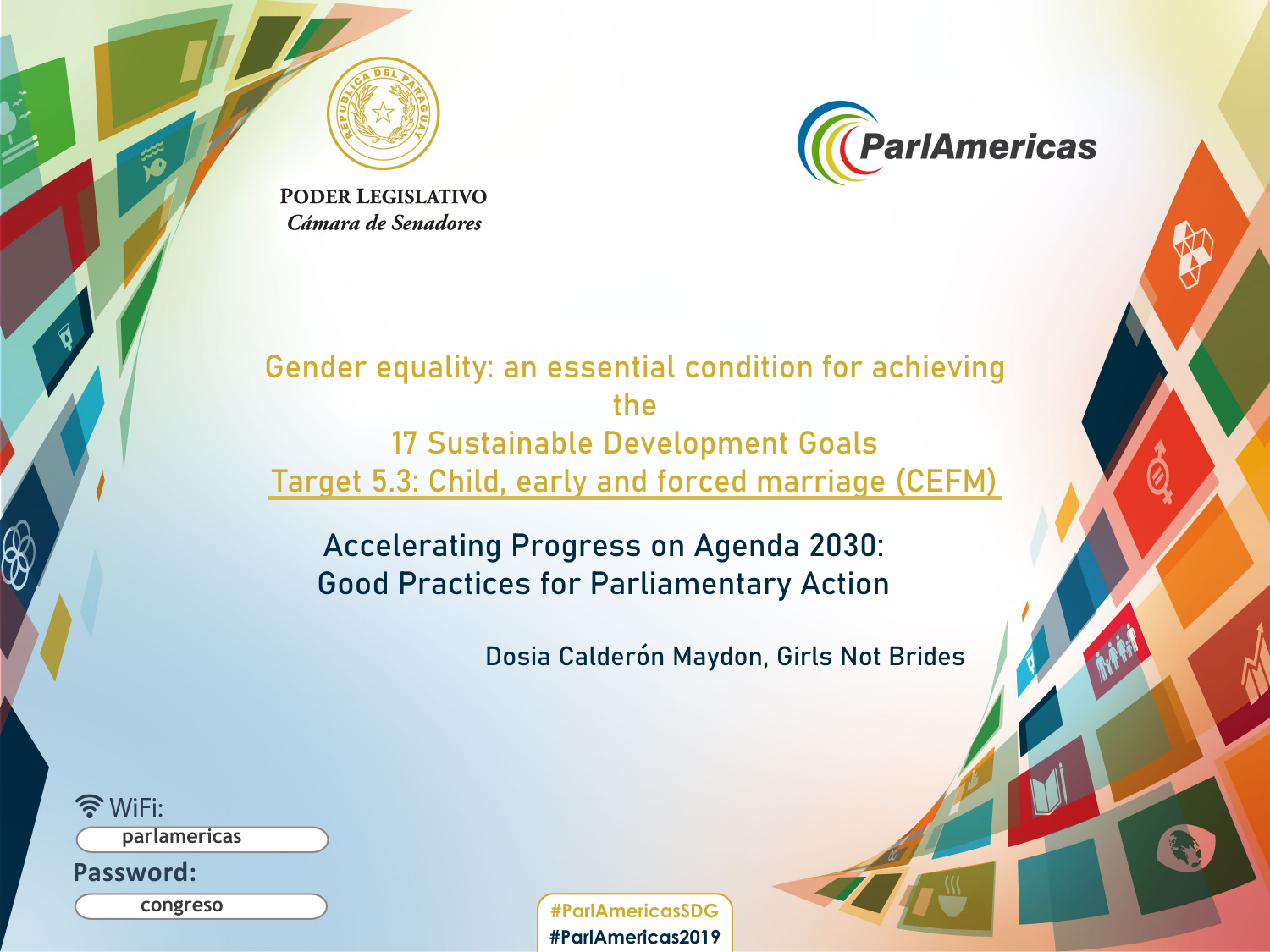Target 5.3: "Eliminate all harmful practices, such as child, early and forced marriage and female genital mutilation."

## • **Harmful Practices:**

- Closely related to the roles assigned to each gender or sex.
- Rooted in attitudes and social practices that violate them women, girls and adolescents because they are considered inferior to men, adolescents and children on the basis of stereotyped beliefs and functions.
- Gender violence, power imbalances, inequalities and discrimination are perpetuated.
- **Child marriage and early unions happen in different countries, cultures and religions.**
	- o **30%** of adolescents under 18 are married in South Asia;
	- o **38%** in Sub Saharan Africa;
	- o **25%** in Latin America and the Caribbean;
	- o **17%** in the Middle East and North Africa;
	- o and in some communities in Europe and North America.

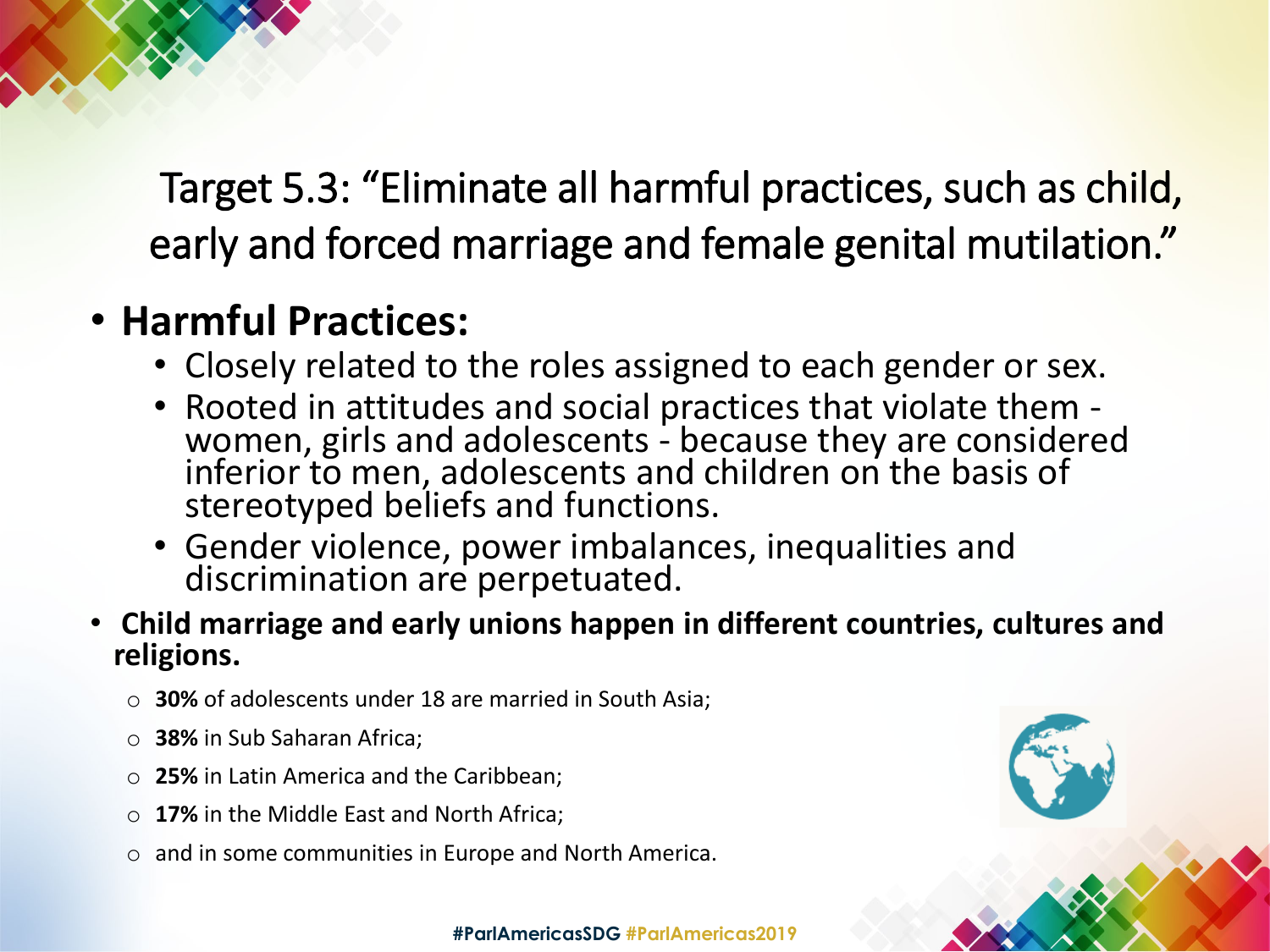## Why does it happen?

Social gender norms, culture and tradition

Poverty and lack of opportunities



720 million women 156 million men

**Insecurity**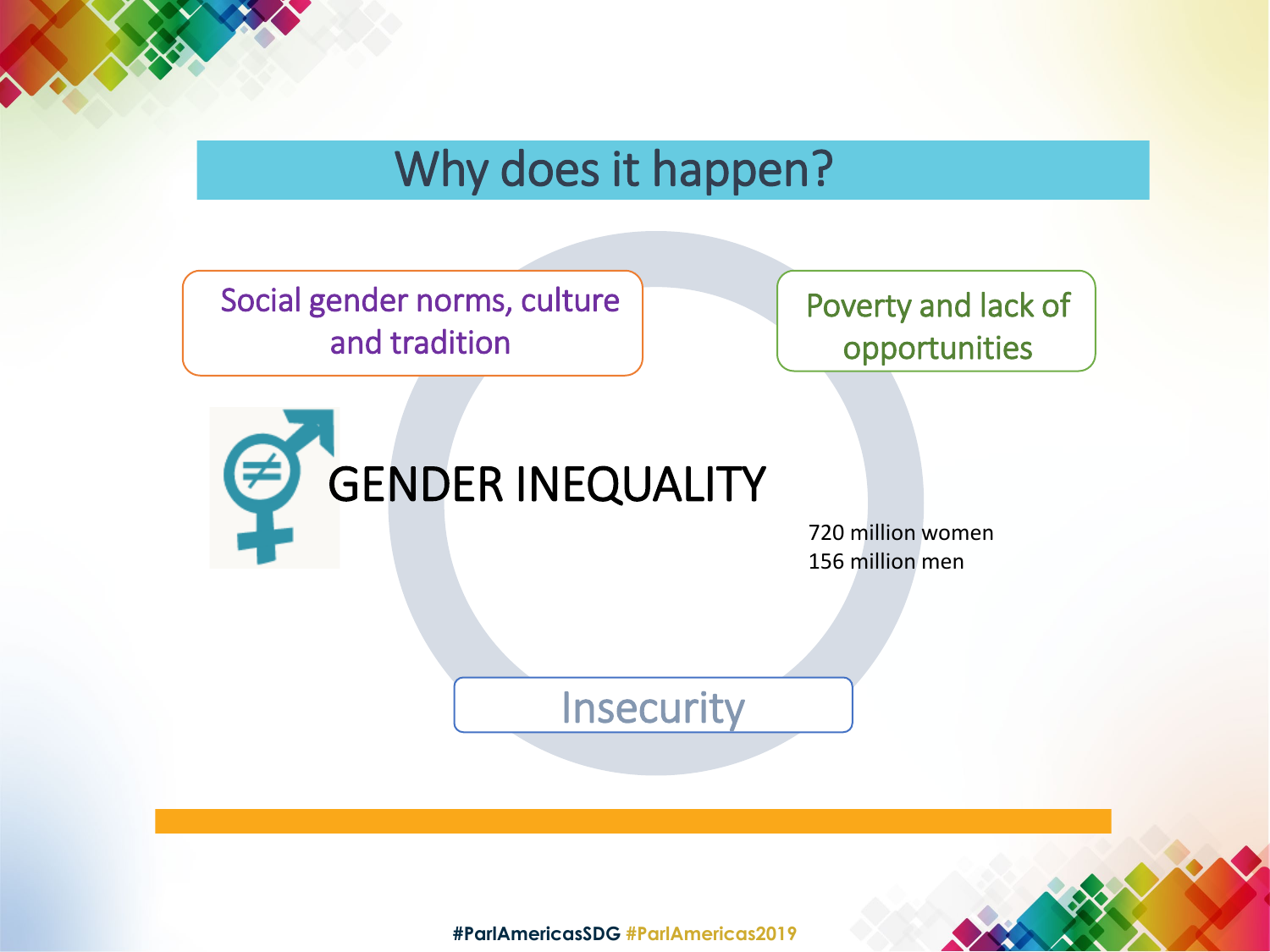## **Consequences**

- **Health:** Pregnancy and childbirth are the leading cause of death in women aged 15 to 19 years.
- **Violence:** Physical, sexual and emotional abuse.
- **Education:** Access to school ends with union, women with less schooling get married earlier.
- **Poverty:** Girls and adolescents from poorer families are twice as likely to marry before the age of 18. Married and less educated women have less income in their jobs and less access to paid jobs.
- **Economy:** Addressing the consequences of early unions is much more expensive than preventing them. The impact of child unions cost States trillions of dollars.
- **Inequity:** The future and the power to make decisions are limited.

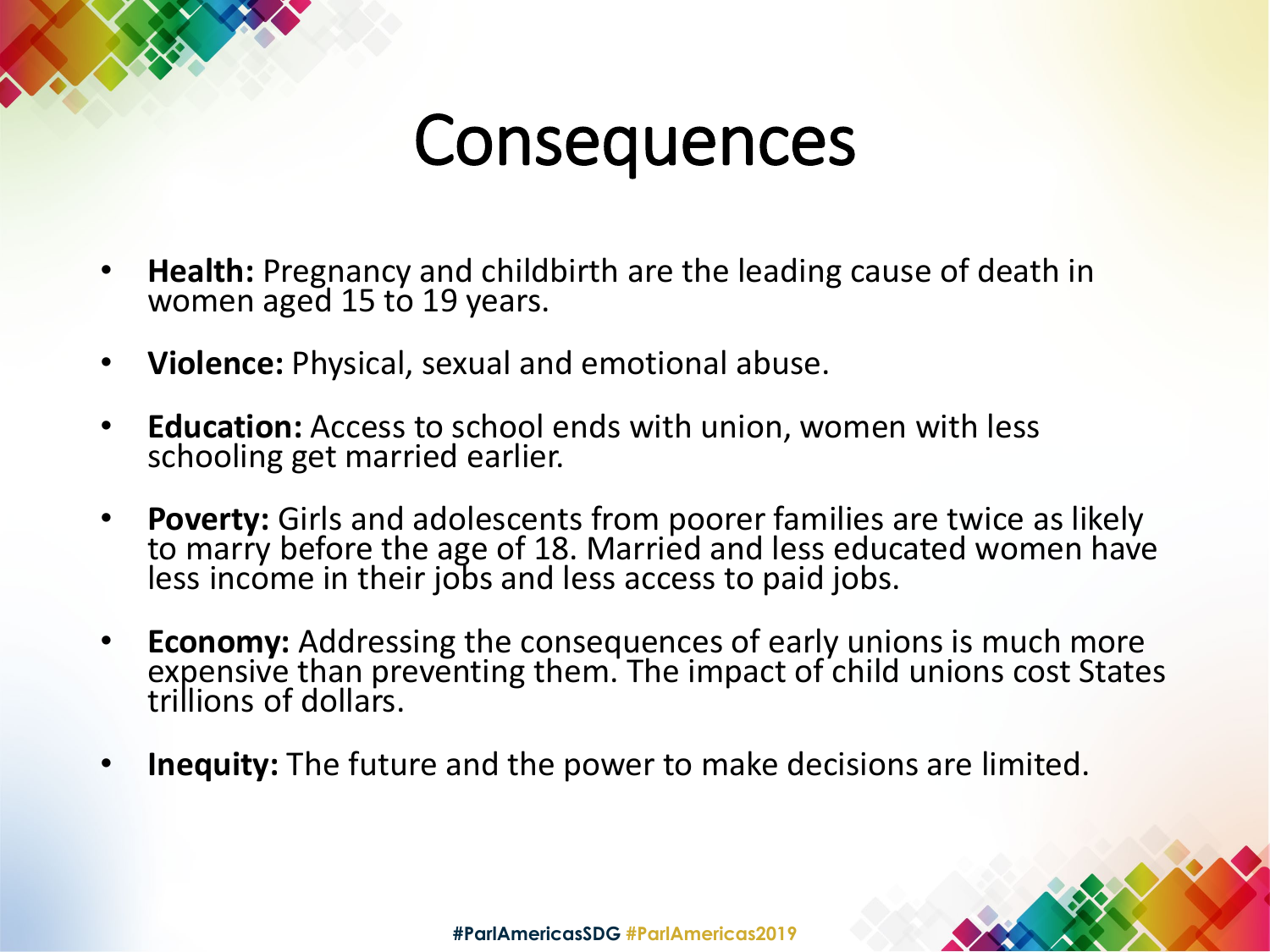# Regional Situation on CEFM:

Situation with little recognition in our region:

- 5% of girls are married or in a union before age 15.
- 25% of teenage girls are in a union before they turn 18.
- 70% informal unions.

Latin America and the Caribbean is the only region that has not significantly changed its prevalence of CEFM in the last 25 years. Silent alarm.

We need more evidence to develop effective responses. It must be approached by focusing on structural causes.

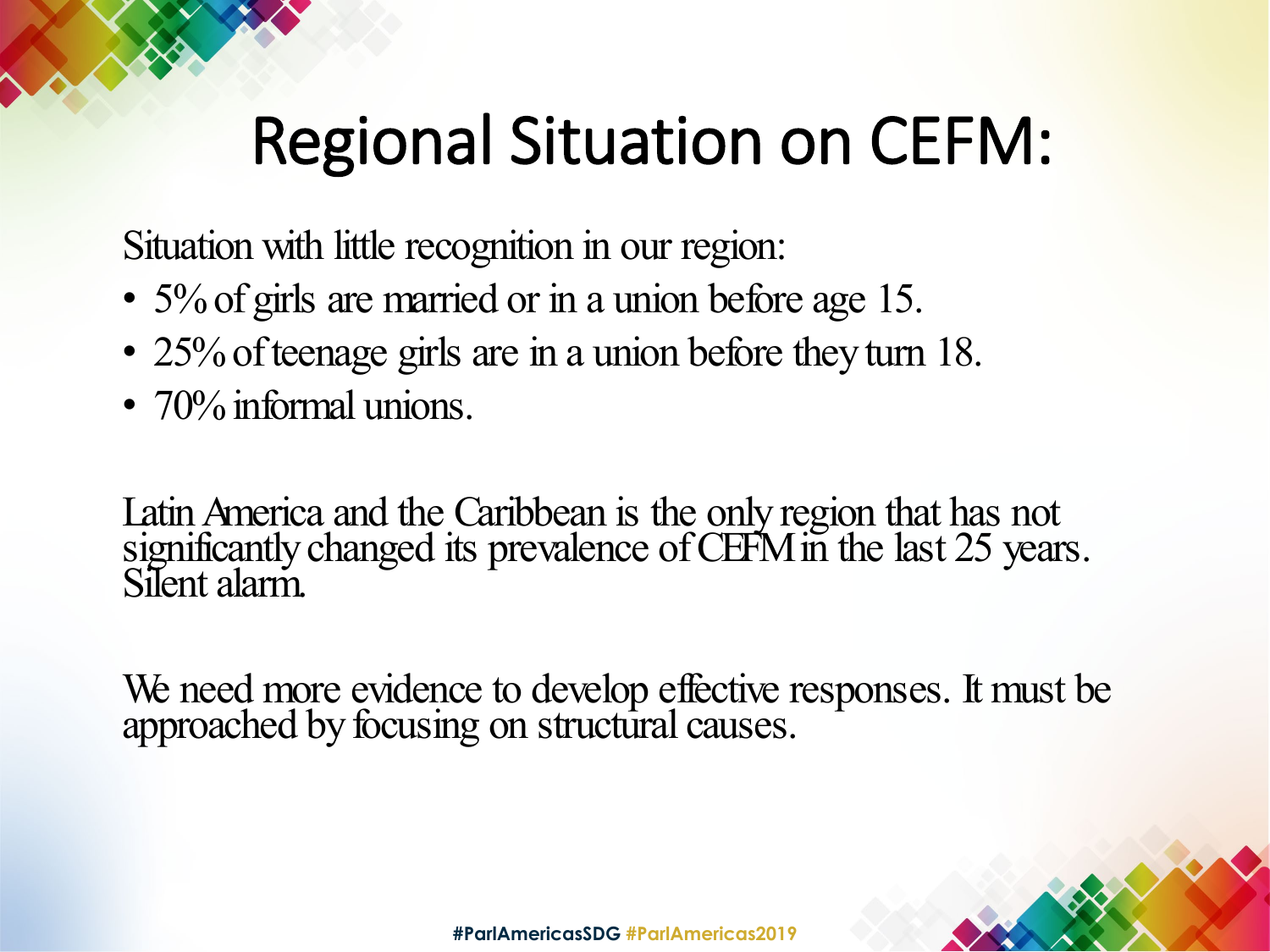| Child Marriage prevalence in Latin America and the Caribbean                    |                         |                     |
|---------------------------------------------------------------------------------|-------------------------|---------------------|
| <b>Country</b>                                                                  | % of girls married      | % of girls married  |
|                                                                                 | before 15 years old     | before 18 years old |
| <b>LAC</b>                                                                      | 5                       | 25                  |
| <b>Barbados</b>                                                                 | $\mathbf{1}$            | 11                  |
| <b>Belize</b>                                                                   | 6                       | 34                  |
| <b>Bolivia</b>                                                                  | 3                       | 20                  |
| <b>Brazil</b>                                                                   | 6                       | 26                  |
| <b>Colombia</b>                                                                 | 5                       | 23                  |
| <b>Costa Rica</b>                                                               | $\overline{7}$          | 21                  |
| <b>Cuba</b>                                                                     | 5                       | 26                  |
| <b>Dominican Republic</b>                                                       | 12                      | 36                  |
| <b>Ecuador</b>                                                                  | $\overline{\mathbf{3}}$ | 20                  |
| <b>El Salvador</b>                                                              | 6                       | 26                  |
| <b>Guatemala</b>                                                                | 6                       | 30                  |
| <b>Guyana</b>                                                                   | $\sqrt{4}$              | 30                  |
| <b>Haiti</b>                                                                    | $\overline{2}$          | 15                  |
| <b>Honduras</b>                                                                 | 8                       | 34                  |
| Jamaica                                                                         | $\mathbf{1}$            | 8                   |
| <b>Mexico</b>                                                                   | $\overline{4}$          | 26                  |
| <b>Nicaragua</b>                                                                | 10                      | 35                  |
| <b>Panama</b>                                                                   | $\overline{7}$          | 26                  |
| <b>Paraguay</b>                                                                 | $\sqrt{4}$              | 22                  |
| <b>Peru</b>                                                                     | 3                       | 19                  |
| <b>Suriname</b>                                                                 | 5                       | 19                  |
| <b>Trinidad and Tobago</b>                                                      | 3                       | 11                  |
| <b>Uruguay</b>                                                                  | $\mathbf{1}$            | 25                  |
| https://data.unicef.org/resources/dataset/child-marriage/, updated October 2019 |                         |                     |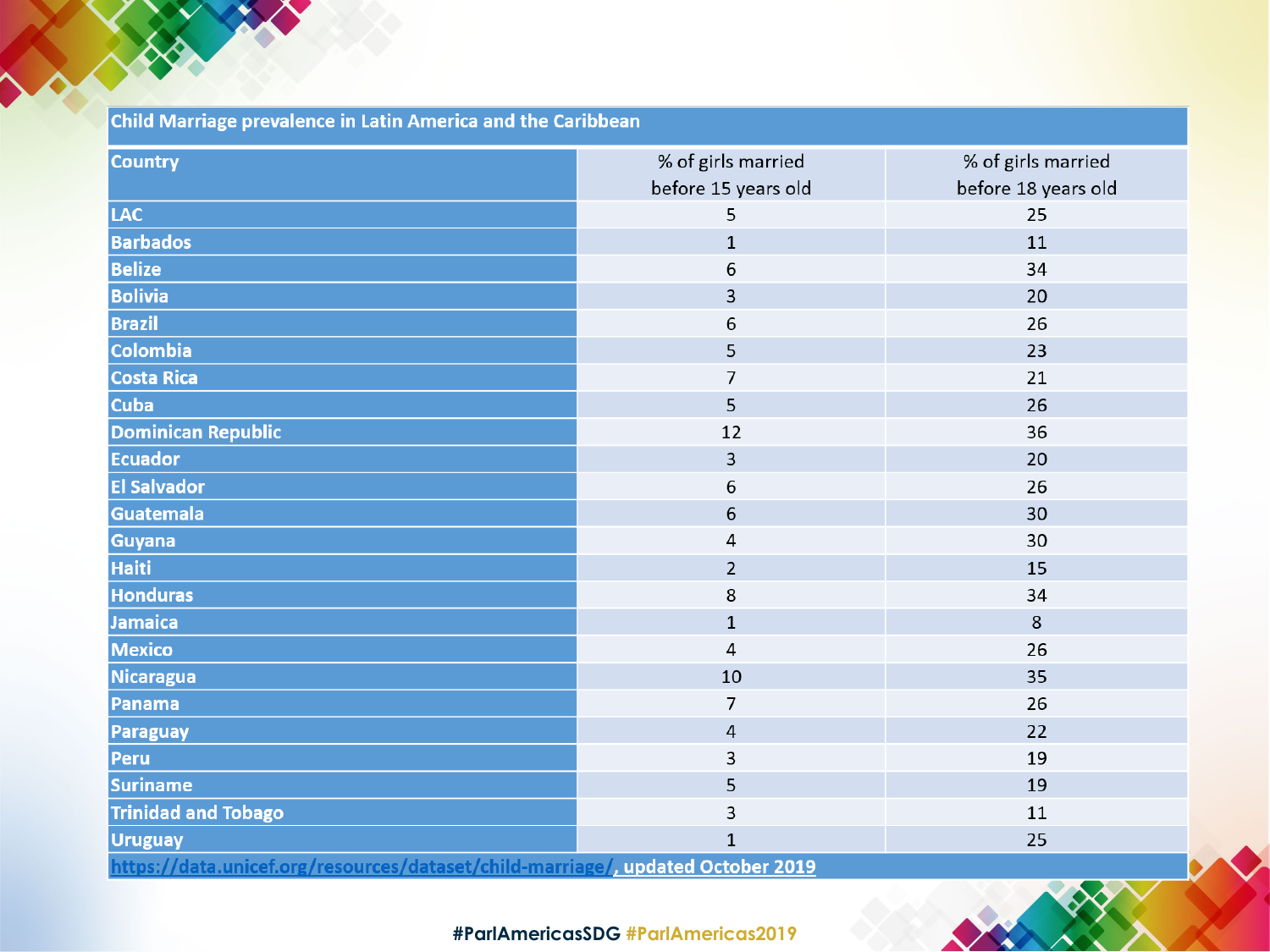| <b>Country</b>                             | Frequency (%) |
|--------------------------------------------|---------------|
| <b>Nicaragua</b>                           | 41            |
| República Dominicana                       | 37            |
| <b>Brasil</b>                              | 36            |
| <b>Honduras</b>                            | 34            |
| <b>Guatemala</b>                           | 30            |
| <b>Belice; Cuba; Panamá</b>                | 26            |
| <b>Uruguay; El Salvador</b>                | 25            |
| <b>Colombia; Guyana; México</b>            | 23            |
| <b>Bolivia; Ecuador</b>                    | 22            |
| <b>Costa Rica</b>                          | 21            |
| Perú; Surinam                              | 19            |
| Haití; Paraguay                            | 18            |
| <b>Barbados</b>                            | 11            |
| Jamaica; Trinidad y Tobago; Santa<br>Lucía | 8             |

Percentage of women between the ages of 20 and 24 in a couple or married for the first time before the age of 18.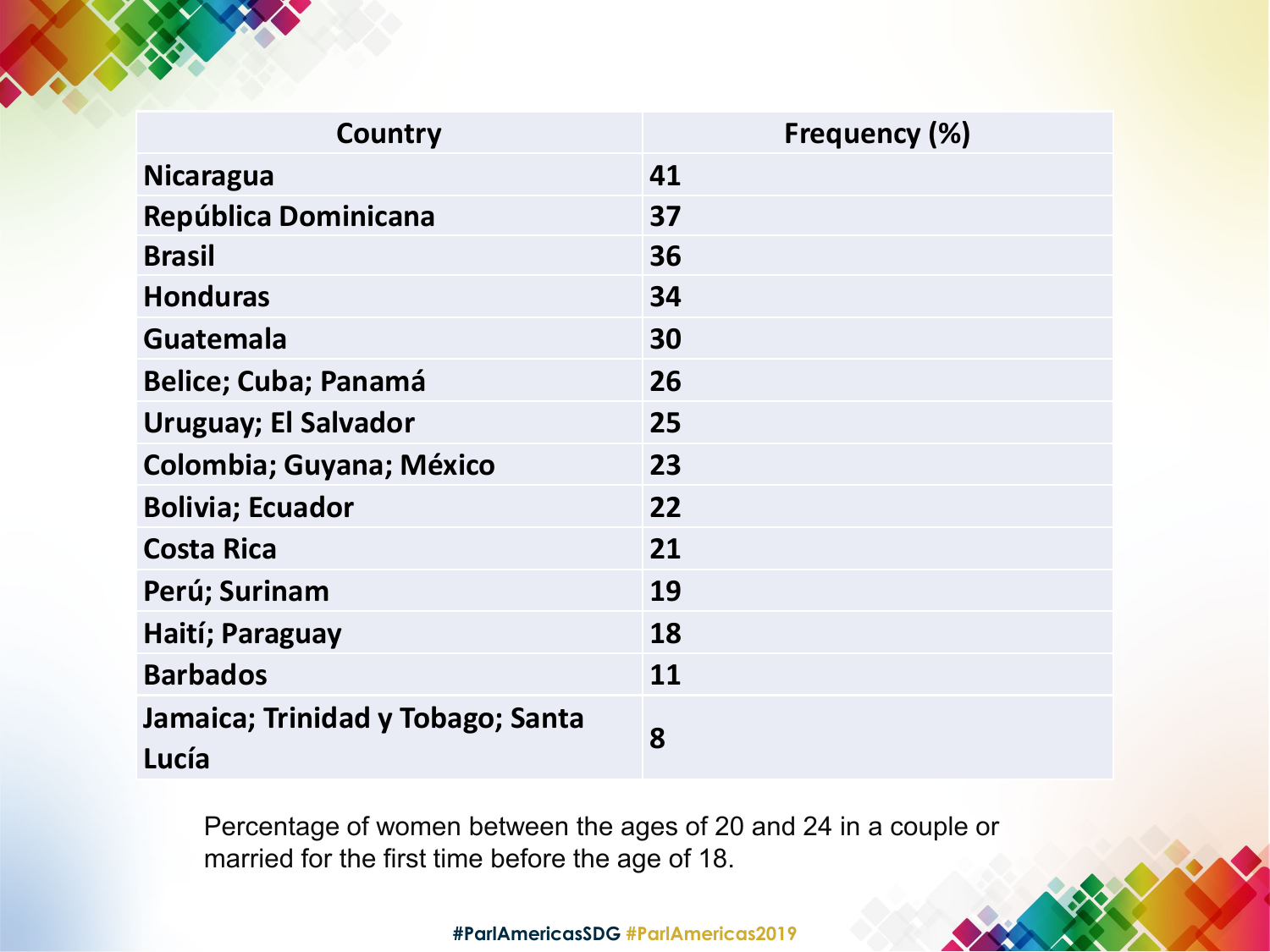## WHAT SDGS ARE AT RISK IF WE DO NOT END CHILD, EARLY AND FORCED MARRIAGE AND WHY?